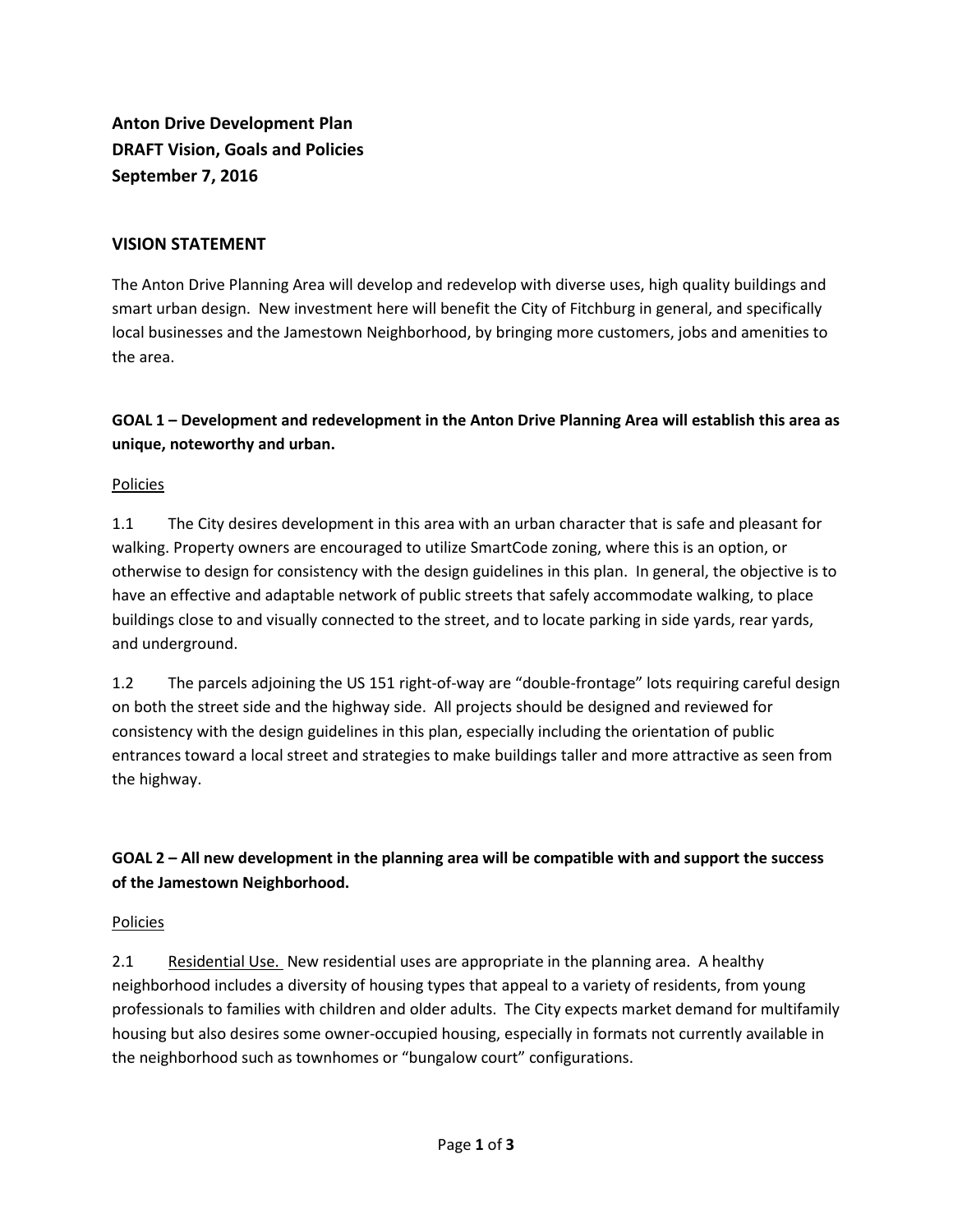2.2 Affordable Housing. While housing affordability is a concern throughout the Madison Metro area, the Jamestown neighborhood remains relatively affordable. As such, new income-restricted housing targeted to low-income residents is not preferred at this time. However design strategies that control the cost of market-rate housing without public subsidy are encouraged, such as smaller lots, smaller units and attached units. Design strategies that seek affordability simply through the reduction of quality are strongly *discouraged*.

2.3 Business+Resident Connections. The Jamestown Neighborhood Association is encouraged to pursue and maintain relationships with business owners and managers in the planning area, especially retail and service establishments. The primary objectives of this outreach should be increased customer traffic for the business, and identification and promotion of employment opportunities for residents.

2.4 Community Meeting Spaces. Residents of the study area and the Jamestown Neighborhood lack convenient access to a community center space that can be used for neighborhood meetings, recreational and senior center programs, non-profit organization events, etc. The City does not intend to establish a public facility for these purposes in or near the study area, either by adapting Fire Station #2 for such use or by building a new facility. Instead, the City supports the establishment of meeting rooms and facilities within private development in the planning area that would be routinely available for public use at a modest fee. The City will consider the use of development incentives for projects that include such spaces, in exchange for guaranteed public access.

2.5 Residential Redevelopment. The existing rental housing along the west side of Anton Drive is currently understood to be stable, profitable and in good condition. If and when these sites should be the target of a major overhaul or entire redevelopment, multifamily residential is still the preferred use. Proposals to increase the density of residential units must be evaluated for the likely impact of those additional units on local traffic congestion.

**GOAL 3 – Local intersections within and at the edges of the planning area will safely accommodate the new traffic resulting from development within the study area.**

## Policies and Recommendations

3.1 - This plan is intended to establish guidelines for development that will ensure that as development occurs, the four key local intersections in the planning area will continue to function at an acceptable level of service during the PM peak hour, which data show is the most congested period of the day in this area. Level of Service "D" is deemed acceptable, meaning wait times to get through a signalized intersection will rarely exceed 55 seconds. The findings and recommendations of the traffic section of this plan will be used to inform decisions about the amount of development that may be approved and the improvement of intersections as traffic increases.